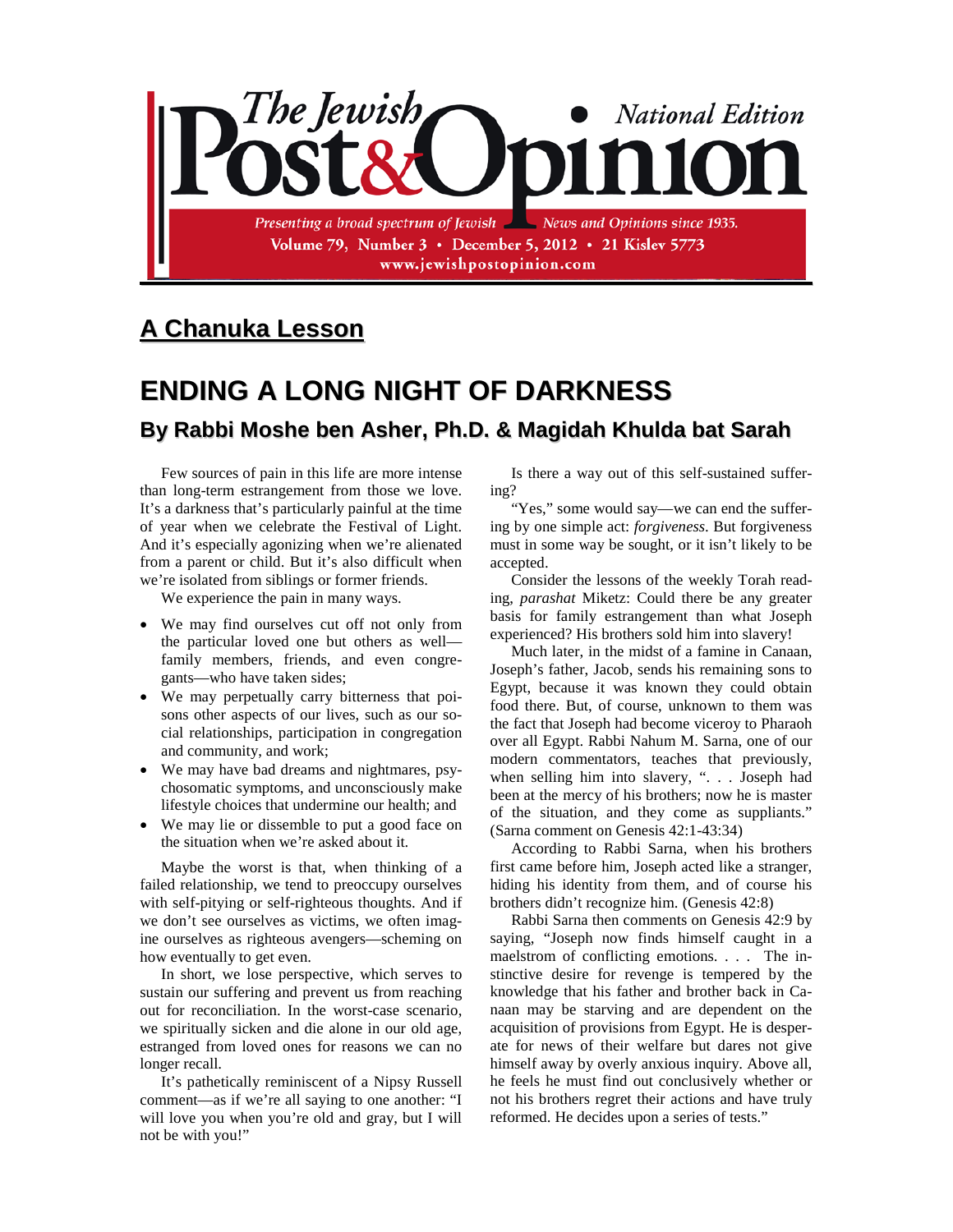In the first test he tells them to send one of their number back to Canaan to bring their brother Benjamin down to Egypt, while the rest of them remain in confinement. (Genesis 42:16)

At one point, in Joseph's presence, not aware that he understands Hebrew, the brothers say to each other: "... We are certainly guilty concerning our brother [Joseph], in that we saw the distress of his soul when he pleaded with us, and we would not hear. . . ." (Genesis 42:21)

Or Hachayim (Rabbi Chaim ben Attar, 1696- 1744) teaches us that, "[Joseph] . . . then became aware that they were sorry for what they had done to him and considered themselves as having committed a sin against him."

Joseph turns and weeps, presumably because of their genuine contrition and regret, which certainly would confirm for him the likelihood of reconciliation.

But he isn't done testing them.

He arranges for his brothers to be specially seated for a meal he is hosting, placing them "from the oldest in the order of his seniority," and the brothers were "astonished." (Genesis 42:33) The youngest brother [Benjamin] receives a portion that is several times larger than everyone else's. (Genesis 42:34)

This too, comments Rabbi Sarna (on Genesis 42:34), is a test " $\ldots$  to see whether this obvious favoritism would arouse their envy or expose any hostile feelings that they might harbor against the one who is now their father's favorite."

And there are more tests.

Why does Joseph test his brothers so thoroughly?

Despite the pain and suffering they have caused him, including a lengthy separation from his family and years in prison, Joseph is open to forgiving his brothers—but not perfunctorily.

To restate the point, forgiveness that is not sought is often not accepted when given—people often feel they have nothing for which to be forgiven, notwithstanding their misbehavior. If forgiveness is given without its being sought, it's not likely to relieve the emotional burden of the one who offers it.

While our common sense tells us we can't persuade someone to seek our forgiveness, that's only partly true. By modeling the behavior we hope to encourage, we increase its probability in the other person. So we may encourage another to seek our forgiveness by saying to that person, "I imagine that I offended you, hurt your feelings, or somehow caused you pain or loss—is that true?"

But, of course, when we believe that *we* have been injured or treated unjustly, we usually respond with resentment and hurt, not with forgiveness. Nonetheless, the question of which of these emotions will be expressed *first*, and with

what intensity, is answered by the choices *we* make.

Our internal resentment typically is accompanied by outward expressions of anger or even rage, and our private hurts are accompanied by visible expressions of emotional anguish and pain or even tears. Internally these reactions run together—we experience them as cascading thoughts and feelings—but their external expression is a matter for us to choose.

Specifically, we can choose to express our anger or our hurt *first*. If, on the one hand, we want to *increase* the distance between those from whom we are estranged and ourselves, we may accomplish that end by expressing our *anger first*. If, on the other hand, we want to *decrease* the distance between those from whom we are estranged and ourselves, we accomplish that end by expressing our *hurt first*.

The answer to this conundrum seems simple, then. Certainly we want to lessen the distance. But of course, we're often resistant to self-revelation that confirms our weakness or error. Self-revelation of weakness or error is a form of confession, which demands courage and integrity that we rarely show to anyone else or ourselves.

Obviously, however, such self-revelation is essential to achieve forgiveness and reconciliation. And we may be encouraged by the thought that those from whom we are estranged won't be surprised by what we confess to them. With rare exceptions they will be grateful and moved by our risk-taking for the sake of renewing our relationships with them.

As Jacob sent his sons back to Egypt, this time with his beloved Benjamin, he said to them: "and God almighty give you mercy before the man. . . ." (Genesis 43:14)

As we say on Yom Kippur, the gates remain open. We can still choose to turn our lives. The Midrash understands the words *vayehi mikeitz* (ויהי מקץ), the opening words of this parasha, to indicate an end to darkness. (Genesis Rabbah 89:1) We can still draw together with those we have loved and who have loved us, ending a long night of darkness between us.

A humorous story about the rabbi of Chelm teaches about the consequences of our resistance to reconciling with those we love:

The rabbi hadn't had a case to judge for quite some time, so he was desperately in need of the fees usually paid for his services.

One day, standing at his front window, he sees two members of his congregation, a middle-aged married couple, coming down the street, obviously engaged in a fierce argument.

He opens the window and calls out to them, "Come in, I'll help you settle your argument."